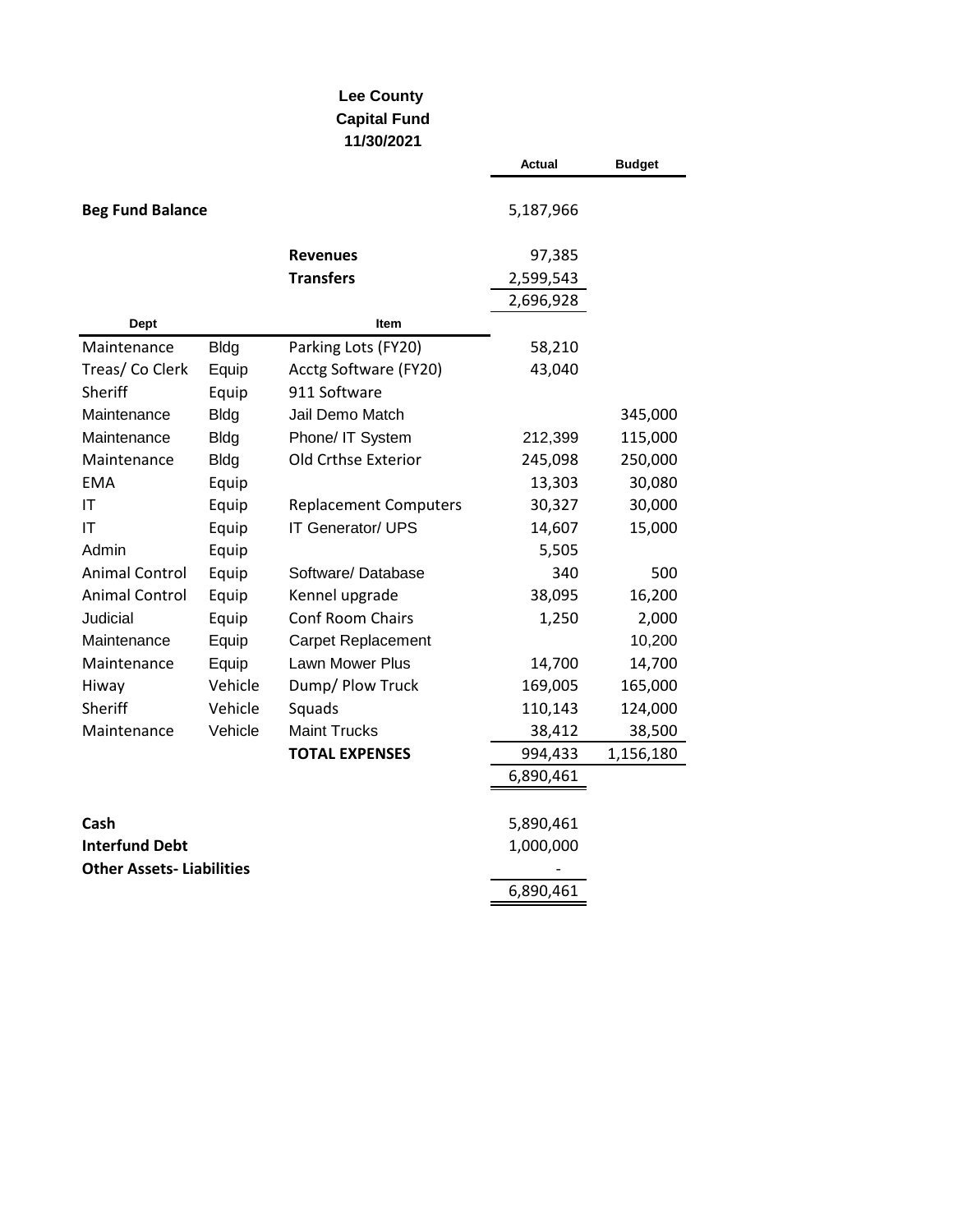# **Lee County Revenues and Expenses Compared to Budget 11/30/2021**

|                                 | <b>Solid Waste</b> |               | <b>Public Safety</b> |               |            | Highway       |           | <b>Health</b> |         | <b>Animal Control</b> |           | <b>Road Construction</b> |  |
|---------------------------------|--------------------|---------------|----------------------|---------------|------------|---------------|-----------|---------------|---------|-----------------------|-----------|--------------------------|--|
|                                 | Actual             | <b>Budget</b> | Actual               | <b>Budget</b> | Actual     | <b>Budget</b> | Actual    | <b>Budget</b> | Actual  | <b>Budget</b>         | Actual    | <b>Budget</b>            |  |
| <b>Beg Fund Balance</b>         | 2,075,989          |               | (2,656,098)          |               | 1,697,975  |               | 882,714   |               | 37,595  |                       | 3,940,719 |                          |  |
| <b>Revenues</b>                 |                    |               |                      |               |            |               |           |               |         |                       |           |                          |  |
| <b>Property Taxes</b>           |                    |               |                      |               | 944,603    | 950,000       | 566,827   | 570,000       |         |                       | 585,889   | 589,500                  |  |
| <b>Sales Taxes</b>              |                    |               | 1,332,246            | 1,060,000     |            |               |           |               |         |                       | 1,504,287 | 845,000                  |  |
| <b>Income Taxes</b>             |                    |               |                      |               |            |               | 17,000    | 17,000        |         |                       |           |                          |  |
| Fees/Fines                      | 552,818            | 240,000       |                      |               | 225,000    |               | 516,394   | 256,853       | 207,411 | 156,028               |           |                          |  |
| Services                        |                    |               |                      |               | 677,077    | 644,100       | 13,488    | 12,500        |         |                       |           | 365,050                  |  |
| Other                           | 6,976              | 15,000        | 414                  |               | 182,505    | 42,000        | 1,191,166 | 1,368,924     | 282     | 750                   | 46,455    | 67,000                   |  |
| Transfers                       | (36, 456)          | (136, 456)    |                      |               | 36,456     | 36,456        |           |               |         |                       |           |                          |  |
|                                 | 523,337            | 118,544       | 1,332,660            | 1,060,000     | 2,065,641  | 1,672,556     | 2,304,874 | 2,225,277     | 207,694 | 156,778               | 2,136,631 | 1,866,550                |  |
| <b>Expenses</b>                 |                    |               |                      |               |            |               |           |               |         |                       |           |                          |  |
| Wages                           | 4,198              | 4,000         |                      |               | 900,256    | 1,004,504     | 1,016,844 | 1,006,360     | 70,421  | 75,075                |           |                          |  |
| <b>EE Benefits</b>              |                    |               |                      |               | 194,022    | 217,000       | 233,632   | 218,750       | 12,917  | 20,000                |           |                          |  |
| Contractual                     | 105,051            | 217,000       |                      | 40,000        | 70,460     | 75,000        | 809,081   | 884,800       | 4,716   | 13,100                |           |                          |  |
| <b>Supplies</b>                 |                    |               |                      |               | 12,780     | 18,500        | 6,985     | 6,500         | 9,096   | 14,700                |           |                          |  |
| Conf/Meet/Train                 |                    |               |                      |               | 533        | 5,500         | 15,792    | 20,000        | $\sim$  |                       |           |                          |  |
| Rent/Utilities                  |                    |               | 39,984               | 74,000        | 23,193     | 29,000        | 28,690    | 41,392        | 5,243   | 7,300                 |           |                          |  |
| Debt                            |                    |               | 1,019,313            | 1,028,364     |            |               |           |               |         |                       |           |                          |  |
| Capital Exp                     |                    |               | 58,304               |               | 970,521    | 233,500       | 49,260    | 45,000        |         |                       | 1,244,977 | 2,550,340                |  |
| Other                           |                    | 20,000        |                      |               |            |               |           |               | 10,338  | 18,500                |           |                          |  |
|                                 | 109,248            | 241,000       | 1,117,600            | 1,142,364     | 2,171,765  | 1,583,004     | 2,160,284 | 2,222,802     | 112,732 | 148,675               | 1,244,977 | 2,550,340                |  |
| <b>Net Income</b>               | 414,089            | (122, 456)    | 215,060              | (82, 364)     | (106, 124) | 89,552        | 144,590   | 2,475         | 94,962  | 8,103                 | 891,654   | (683, 790)               |  |
| <b>End Fund Bal</b>             | 2,490,079          |               | (2,441,038)          |               | 1,591,851  |               | 1,027,304 |               | 132,557 |                       | 4,832,373 |                          |  |
|                                 |                    |               |                      |               |            |               |           |               |         |                       |           |                          |  |
| Cash                            | 1,997,079          |               | 1,962                |               | 1,591,851  |               | 1,027,304 |               | 132,557 |                       | 4,832,373 |                          |  |
| <b>Interfund Debt</b>           | 493,000            |               | (2,443,000)          |               |            |               |           |               |         |                       |           |                          |  |
| <b>Other Assets-Liabilities</b> |                    |               |                      |               | $\Omega$   |               |           |               |         |                       |           |                          |  |
|                                 | 2,490,079          |               | (2,441,038)          |               | 1,591,851  |               | 1,027,304 |               | 132,557 |                       | 4,832,373 |                          |  |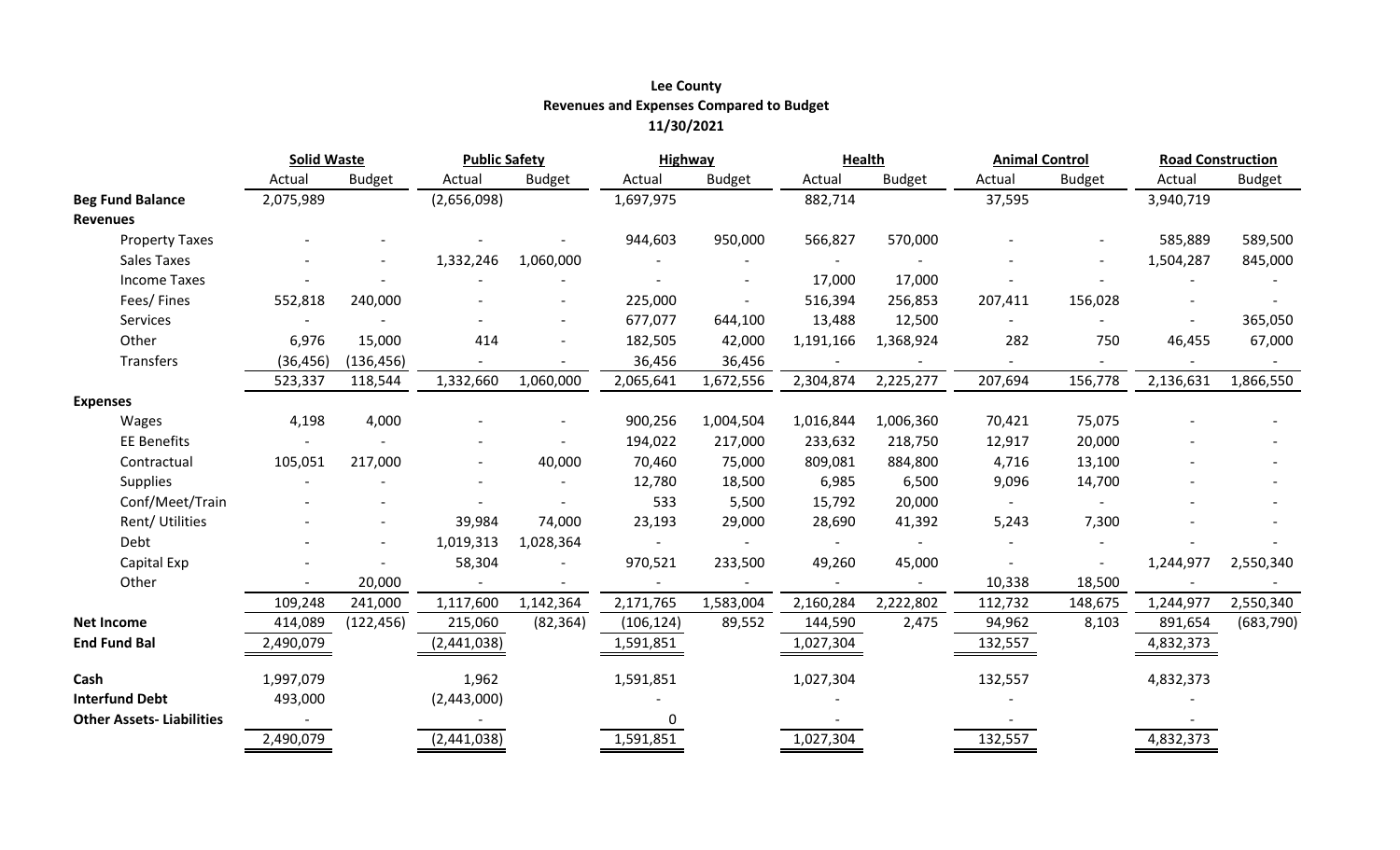#### Lee County IL

## Revenues and Expenses Compared to Budget 11/30/2021

 $\overline{\phantom{0}}$ 

|                                 | Grants     |               |
|---------------------------------|------------|---------------|
|                                 | Actual     | <b>Budget</b> |
| <b>Beg Fund Balance</b>         | (41, 847)  |               |
| <b>Revenues</b>                 |            |               |
| <b>Property Taxes</b>           |            |               |
| Sales Taxes                     |            |               |
| <b>Income Taxes</b>             |            |               |
| Fees/Fines                      | 115,085    | 62,500        |
| <b>Services</b>                 | 23,685     |               |
| <b>Grant Revenue</b>            | 16,275,515 | 12,579,826    |
| Other                           | 485,937    | 22,510        |
| <b>Transfers</b>                | 45,000     | 45,000        |
|                                 | 16,945,221 | 12,709,836    |
| <b>Expenses</b>                 |            |               |
| Wages                           | 301,787    | 311,840       |
| <b>EE Benefits</b>              | 96,846     | 86,385        |
| Contractual                     | 11,754,576 | 9,077,973     |
| <b>Supplies</b>                 | 214,003    | 269,320       |
| Conf/Meet/Train                 | 1,031      | 12,698        |
| Rent/ Utilities                 | 45,098     | 71,874        |
| Debt                            |            |               |
| Capital Exp                     | 472,763    | 842,584       |
| Other                           | 212,137    | 2,037,162     |
|                                 | 13,098,242 | 12,709,836    |
|                                 |            |               |
| <b>Net Income</b>               | 3,846,980  |               |
| <b>End Fund Bal</b>             | 3,805,133  |               |
|                                 |            |               |
| Cash                            | 3,805,133  |               |
| <b>Interfund Debt</b>           |            |               |
| <b>Other Assets-Liabilities</b> |            |               |
|                                 | 3,805,133  |               |
|                                 |            |               |

Check - Change - Check - Check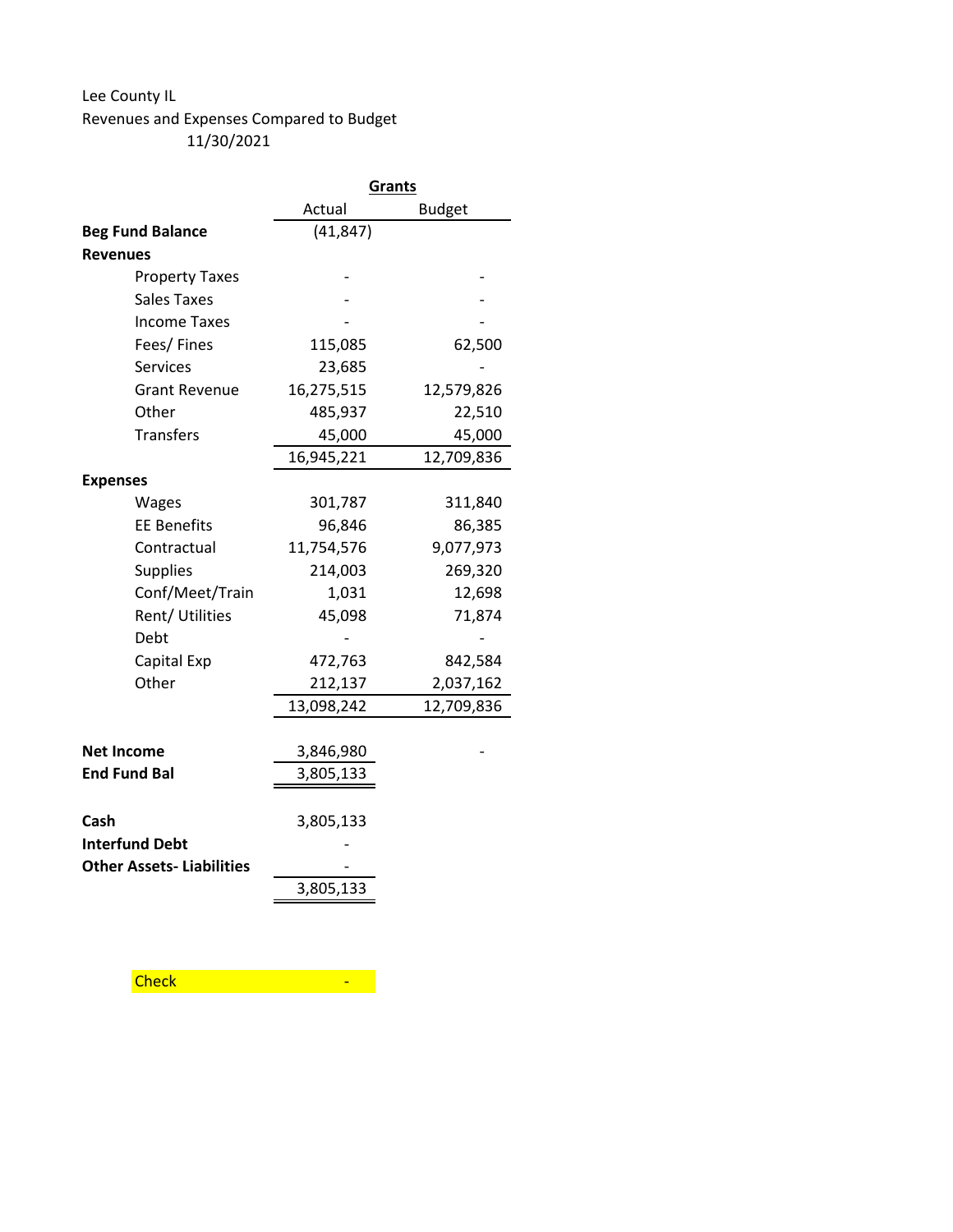#### **Lee County Revenues and Expenses Compared to Budget 11/30/2021**

## % of Year Remaining= 0% Actual Budget % Remaining Prior Year Prior Year Change **Beg Fund Balance** 3,587,565 **Revenues** Property Taxes 3,878,359 3,790,000 -2% 3,541,730 336,629 Sales Taxes 2,192,973 1,781,400 -23% 1,798,560 394,413 Income Taxes 2,454,833 1,656,000 -48% 1,837,082 617,751 Fees/ Fines 3,177,212 1,961,305 -62% 2,307,620 869,592 Services 1,355,254 1,301,236 -4% 1,178,447 176,807 Other 84,152 28,150 -199% 67,267 16,884 Transfers (2,644,543) 322,000 921% (615,000) (2,029,543) 10,498,239 10,840,091 3% 10,115,706 382,533 **Expenses** County Board 461,673 417,700 -11% 350,351 (111,323) County General 470,562 602,050 22% 536,321 65,760 Maintenance 785,438 810,800 3% 692,003 (93,436) IT 253,064 210,244 -20% 213,950 (39,115) County Clerk 831,289 864,708 4% 817,373 (13,917) Treasurer 208,519 215,712 3% 219,827 11,308 Assessor 368,897 403,681 9% 365,031 (3,866) Planning/ Zoning 129,959 159,531 19% 72,358 (57,601) Coroner 111,711 117,090 5% 136,501 24,790 ROE 61,948 70,950 13% 72,843 10,896 Sheriff 4,426,861 4,485,837 1% 4,368,630 (58,231) Judicial Services 2,335,680 2,481,540 6% 2,292,033 (43,647) 10,445,601 10,839,843 4% 10,137,221 (308,380) **Net Income** 52,638 248 (21,514) **End Fund Bal** 3,640,203 **Cash** 2,690,203 **Interfund Debt** 950,000 **Other Assets- Liabilities**

3,640,203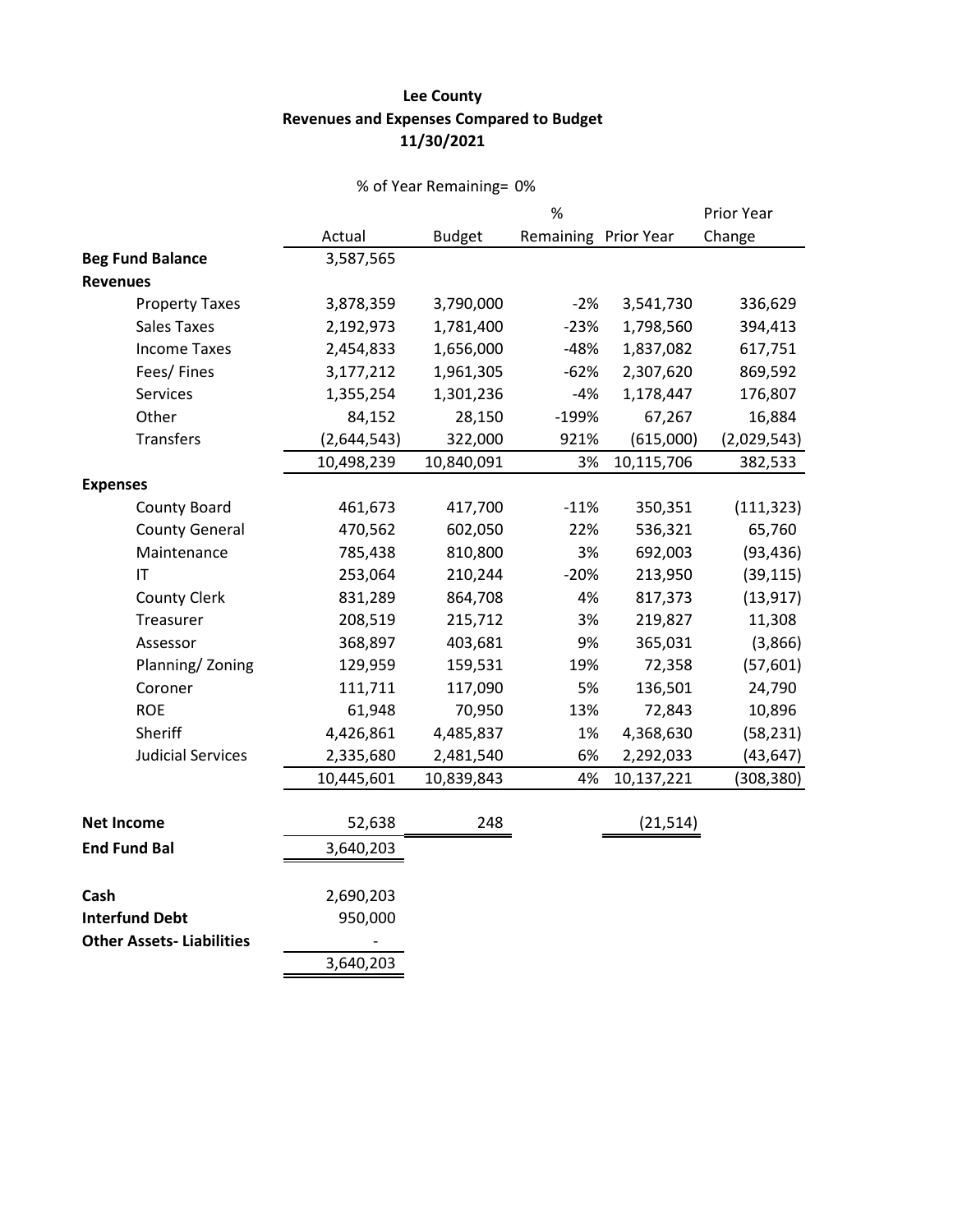# **Lee County, Illinois**

|        | 001-000-410010 - PROPERTY TAXES |           |             |             |             |             |           |
|--------|---------------------------------|-----------|-------------|-------------|-------------|-------------|-----------|
|        |                                 | FY16      | <b>FY17</b> | <b>FY18</b> | <b>FY19</b> | <b>FY20</b> | FY21      |
|        | TIF Refund                      |           |             |             | 1,373       | 1,612       |           |
|        | 1st Dist                        | 889,514   | 999,032     | 1,468,022   | 1,277,727   | 1,321,564   | 1,011,773 |
|        | 2nd Dist                        | 453,094   | 473,803     | 491,920     | 701,893     | 675,616     | 1,238,505 |
|        | 3rd Dist                        | 711,696   | 982,326     | 677,892     | 1,150,180   | 400,280     | 304,637   |
|        | 4th Dist                        |           |             |             |             | 835,203     | 1,036,620 |
|        | Final Dist                      | 606,595   | 442,981     | 499,005     | 207,628     | 306,364     | 285,164   |
|        | Interest Dist                   | 326       | 708         | 1,892       | 2,390       |             |           |
|        |                                 | 2,661,225 | 2,898,851   | 3,138,731   | 3,341,191   | 3,540,639   | 3,876,699 |
|        |                                 |           | 8.93%       | 8.28%       | 6.45%       | 5.97%       |           |
| Budget |                                 |           |             |             |             |             | 3,790,000 |

|     | 001-000-420010 - COUNTY SALES TAX |                                       |         |         |         |             |             |
|-----|-----------------------------------|---------------------------------------|---------|---------|---------|-------------|-------------|
|     |                                   | FY16                                  | FY17    | FY18    | FY19    | <b>FY20</b> | <b>FY21</b> |
| Dec | October                           | 40,163                                | 35,974  | 31,063  | 33,037  | 33,470      | 36,057      |
| Jan | November                          | 45,889                                | 41,447  | 32,075  | 38,641  | 39,179      | 39,217      |
| Feb | December                          | 36,854                                | 31,787  | 30,117  | 26,846  | 34,485      | 26,731      |
| Mar | January                           | 33,292                                | 31,321  | 25,215  | 28,279  | 36,179      | 30,221      |
| Apr | February                          | 19,503                                | 30,821  | 21,545  | 20,980  | 21,155      | 34,036      |
| May | March                             | 21,497                                | 21,897  | 17,606  | 16,973  | 18,748      | 33,921      |
| Jun | April                             | 28,779                                | 25,544  | 28,637  | 27,007  | 19,716      | 48,497      |
| Jul | May                               | 35,556                                | 28,805  | 27,447  | 27,699  | 29,148      | 53,624      |
| Aug | June                              | 39,280                                | 40,126  | 36,307  | 32,623  | 30,203      | 52,958      |
| Sep | July                              | 39,718                                | 38,649  | 39,569  | 37,449  | 37,194      | 54,979      |
| Oct | August                            | 37,097                                | 31,676  | 36,555  | 42,512  | 39,733      | 54,949      |
| Nov | September                         | 38,373                                | 33,620  | 42,962  | 37,682  | 41,997      | 56,541      |
|     |                                   | 416,002                               | 391,667 | 369,096 | 369,729 | 381,205     | 521,731     |
|     |                                   |                                       |         |         |         |             |             |
|     |                                   | 001-000-420020 - COUNTYWIDE SALES TAX |         |         |         |             |             |
|     |                                   | FVI6                                  | FV17    | FVIR    | FV19    | FV20        | FV21        |

|            |           | <b>FY16</b> | <b>FY17</b> | <b>FY18</b> | <b>FY19</b> | <b>FY20</b> | FY21    |
|------------|-----------|-------------|-------------|-------------|-------------|-------------|---------|
| Dec        | October   | 65,069      | 64,613      | 65,912      | 68,932      | 64,499      | 68,489  |
| Jan        | November  | 64,331      | 63,342      | 65,858      | 69,998      | 65,049      | 71,303  |
| Feb        | December  | 59,304      | 59,681      | 63,262      | 64,814      | 65,149      | 61,878  |
| Mar        | January   | 67,478      | 71,920      | 69,073      | 69,508      | 76,920      | 75,513  |
| Apr        | February  | 48,958      | 53,655      | 54,268      | 52,024      | 52,441      | 63,920  |
| May        | March     | 50,051      | 54,465      | 52,819      | 51,329      | 52,719      | 60,962  |
| Jun        | April     | 64,720      | 62,588      | 67,301      | 63,738      | 50,927      | 91,054  |
| Jul        | May       | 57,624      | 60,258      | 62,581      | 65,190      | 53,565      | 87,900  |
| Aug        | June      | 65,758      | 67,965      | 74,755      | 68,662      | 66,938      | 90,766  |
| Sep        | July      | 69,042      | 68,874      | 74,968      | 70,606      | 71,378      | 90,011  |
| Oct        | August    | 65,354      | 68,227      | 70,566      | 71,827      | 73,098      | 85,011  |
| <b>Nov</b> | September | 64,792      | 69,443      | 72,553      | 70,183      | 73,733      | 84,353  |
|            |           | 742,481     | 765,031     | 793,916     | 786,811     | 766,414     | 931,160 |

# **001-000-420030 - LOCAL USE TAX**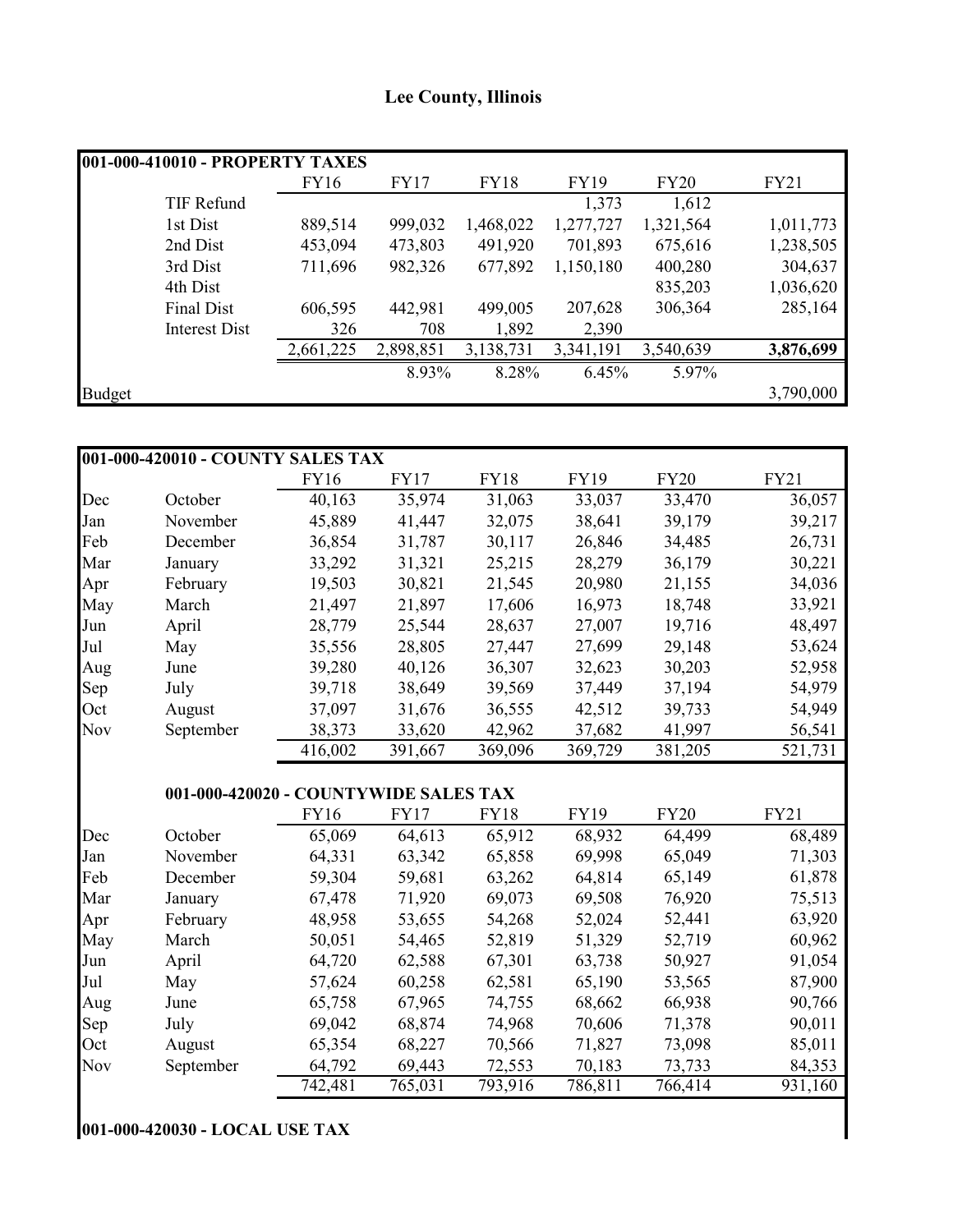|               |           | <b>FY16</b> | <b>FY17</b> | <b>FY18</b> | FY19      | <b>FY20</b> | FY21      |
|---------------|-----------|-------------|-------------|-------------|-----------|-------------|-----------|
| Dec           | October   | 25,704      | 25,595      | 29,236      | 33,921    | 38,906      | 50,190    |
| Jan           | November  | 25,887      | 27,915      | 29,033      | 35,905    | 42,717      | 52,589    |
| Feb           | December  | 25,511      | 27,102      | 33,631      | 39,727    | 40,020      | 56,040    |
| Mar           | January   | 36,480      | 42,115      | 42,538      | 48,040    | 54,912      | 79,079    |
| Apr           | February  | 22,414      | 24,329      | 25,321      | 27,868    | 38,024      | 38,771    |
| May           | March     | 22,847      | 22,896      | 26,040      | 32,104    | 33,044      | 34,571    |
| Jun           | April     | 26,847      | 29,774      | 31,447      | 36,496    | 42,034      | 44,197    |
| Jul           | May       | 26,149      | 25,569      | 27,446      | 34,544    | 44,499      | 40,155    |
| Aug           | June      | 25,445      | 25,761      | 29,928      | 34,694    | 49,488      | 36,960    |
| Sep           | July      | 28,698      | 27,248      | 32,051      | 35,270    | 49,961      | 42,125    |
| Oct           | August    | 22,840      | 26,086      | 31,092      | 36,259    | 50,521      | 39,231    |
| <b>Nov</b>    | September | 24,899      | 27,742      | 29,570      | 34,738    | 48,108      | 41,411    |
|               |           | 313,720     | 332,132     | 367,334     | 429,565   | 532,233     | 555,318   |
| All Sales Tax |           | 1,472,203   | 1,488,830   | 1,530,345   | 1,586,106 | 1,679,853   | 2,008,210 |
| $%$ Change    |           |             | 1.13%       | 2.79%       | 3.64%     | $\theta$    |           |
| <b>Budget</b> |           |             |             |             |           |             | 1,620,000 |

|            | 001-000-430010 - STATE INCOME TAX |             |          |             |             |             |             |  |  |  |
|------------|-----------------------------------|-------------|----------|-------------|-------------|-------------|-------------|--|--|--|
|            |                                   | <b>FY16</b> | FY17     | <b>FY18</b> | <b>FY19</b> | <b>FY20</b> | <b>FY21</b> |  |  |  |
| Dec        | October                           | 69,940      | 70,698   | 69,314      | 75,693      | 87,032      | 88,466      |  |  |  |
| Jan        | November                          | 131,228     | 114,303  | 101,015     | 110,290     | 121,649     | 140,944     |  |  |  |
| Feb        | December                          | 143,604     | 132,199  | 146,219     | 132,688     | 125,332     | 149,009     |  |  |  |
| Mar        | January                           | 83,137      | 69,194   | 73,508      | 79,895      | 93,197      | 102,696     |  |  |  |
| Apr        | February                          | 128,640     | 133,438  | 112,875     | 128,328     | 136,883     | 163,749     |  |  |  |
| May        | March                             | 181,316     | 178,165  | 182,315     | 266,942     | 134,021     | 223,682     |  |  |  |
| Jun        | April                             | 86,669      | 92,141   | 84,223      | 83,365      | 83,014      | 196,258     |  |  |  |
| Jul        | May                               | 123,692     | 121,892  | 113,877     | 124,670     | 131,822     | 176,061     |  |  |  |
| Aug        | June                              | 72,031      | 58,252   | 83,593      | 89,367      | 180,230     | 98,861      |  |  |  |
| Sep        | July                              | 78,679      | 68,709   | 81,583      | 79,094      | 102,120     | 104,403     |  |  |  |
| Oct        | August                            | 116,266     | 104,614  | 126,796     | 141,119     | 147,879     | 189,725     |  |  |  |
| <b>Nov</b> | September                         | 78,035      | 78,731   | 91,322      | 92,102      | 99,923      | 108,761     |  |  |  |
|            |                                   | 1,293,236   | ,222,335 | 1,266,639   | 1,403,555   | 1,443,102   | 1,742,615   |  |  |  |

# **001-000-430020 - PERSONAL PROP REPLACEMENT TAX**

|       |                     | FY16     | <b>FY17</b> | <b>FY18</b> | FY19     | <b>FY20</b> | <b>FY21</b> |
|-------|---------------------|----------|-------------|-------------|----------|-------------|-------------|
| Dec   |                     | 19,458   | 19,261      | 13,884      | 15,153   | 20,680      | 16,717      |
| Jan   |                     | 63,350   | 71,582      | 47,274      | 50,803   | 75,617      | 79,505      |
| Mar   |                     | 25,443   | 45,982      | 41,937      | 20,039   | 15,033      | 28,725      |
| April |                     | 90,609   | 117,135     | 86,208      | 99,635   | 103,800     | 134,220     |
| May   |                     | 73,206   | 75,434      | 87,874      | 121,132  | 66,362      | 172,973     |
| July  |                     | 79,582   | 77,138      | 68,472      | 71,549   | 68,948      | 126,044     |
| Aug   |                     | 9,264    | 3,557       | 6,920       | 8,583    | 50,950      | 16,028      |
| Oct   |                     | 72,385   | 52,660      | 61,965      | 124,525  | 64,590      | 210,005     |
|       | <b>Health Dept</b>  | (17,000) | (17,000)    | (17,000)    | (17,000) | (17,000)    | (17,000)    |
|       | <b>IMRF</b> Portion | (55,000) | (55,000)    | (55,000)    | (55,000) | (55,000)    | (55,000)    |
|       |                     | 361,297  | 390,749     | 342,535     | 439,418  | 393,980     | 712,217     |
|       |                     |          |             |             |          |             |             |